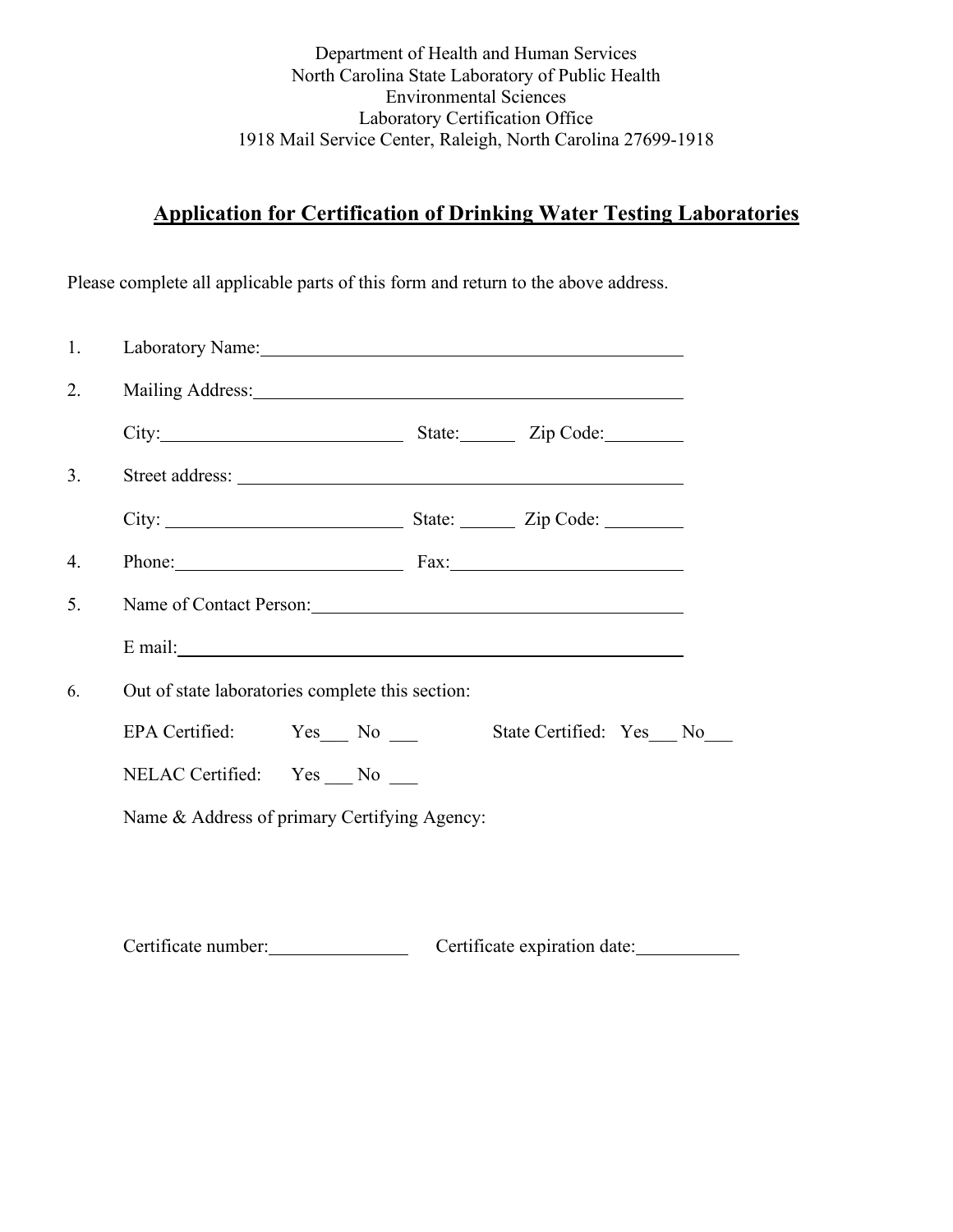# Check  $(\checkmark)$  the parameter(s) and insert the method(s) for which certification is requested.

## **Microbiology**

| Method(s) | <b>Parameter</b>                                                    |
|-----------|---------------------------------------------------------------------|
|           | Total Coliform & E. coli Presence-Absence (TCR)                     |
|           | <i>E. coli</i> & Total Coliform <sup>*</sup> Presence-Absence (GWR) |
|           | Enterococci (GWR)                                                   |
|           | Coliphage (GWR)                                                     |
|           | Heterotrophic Plate Count                                           |

\*North Carolina requires that both *E. coli* and Total Coliform be reported for samples collected under the Ground Water Rule.

#### **Inorganic chemistry**

#### **Metals:**

| Method(s) | Parameter     |  | Method(s) | Parameter |
|-----------|---------------|--|-----------|-----------|
|           | Arsenic       |  |           | Manganese |
|           | <b>Barium</b> |  |           | Magnesium |
|           | Beryllium     |  |           | Sodium    |
|           | Cadmium       |  |           | Nickel    |
|           | Chromium      |  |           | Lead      |
|           | Copper        |  |           | Antimony  |
|           | Iron          |  |           | Selenium  |
|           | Mercury       |  |           | Thallium  |

#### **Other Inorganic Analytes:**

| Method(s) | Parameter      |  | Method(s) | Parameter         |
|-----------|----------------|--|-----------|-------------------|
|           | Alkalinity     |  |           | Hardness, Total   |
|           | Asbestos       |  |           | Nitrate           |
|           | <b>Bromide</b> |  |           | Nitrite           |
|           | <b>Bromate</b> |  |           | Sulfate           |
|           | Chlorite       |  |           | <b>TDS</b>        |
|           | Cyanide        |  |           | TOC/DOC           |
|           | Fluoride       |  |           | UV <sub>254</sub> |
|           | Hardness, Ca   |  |           |                   |

Multiple pages may be used as necessary.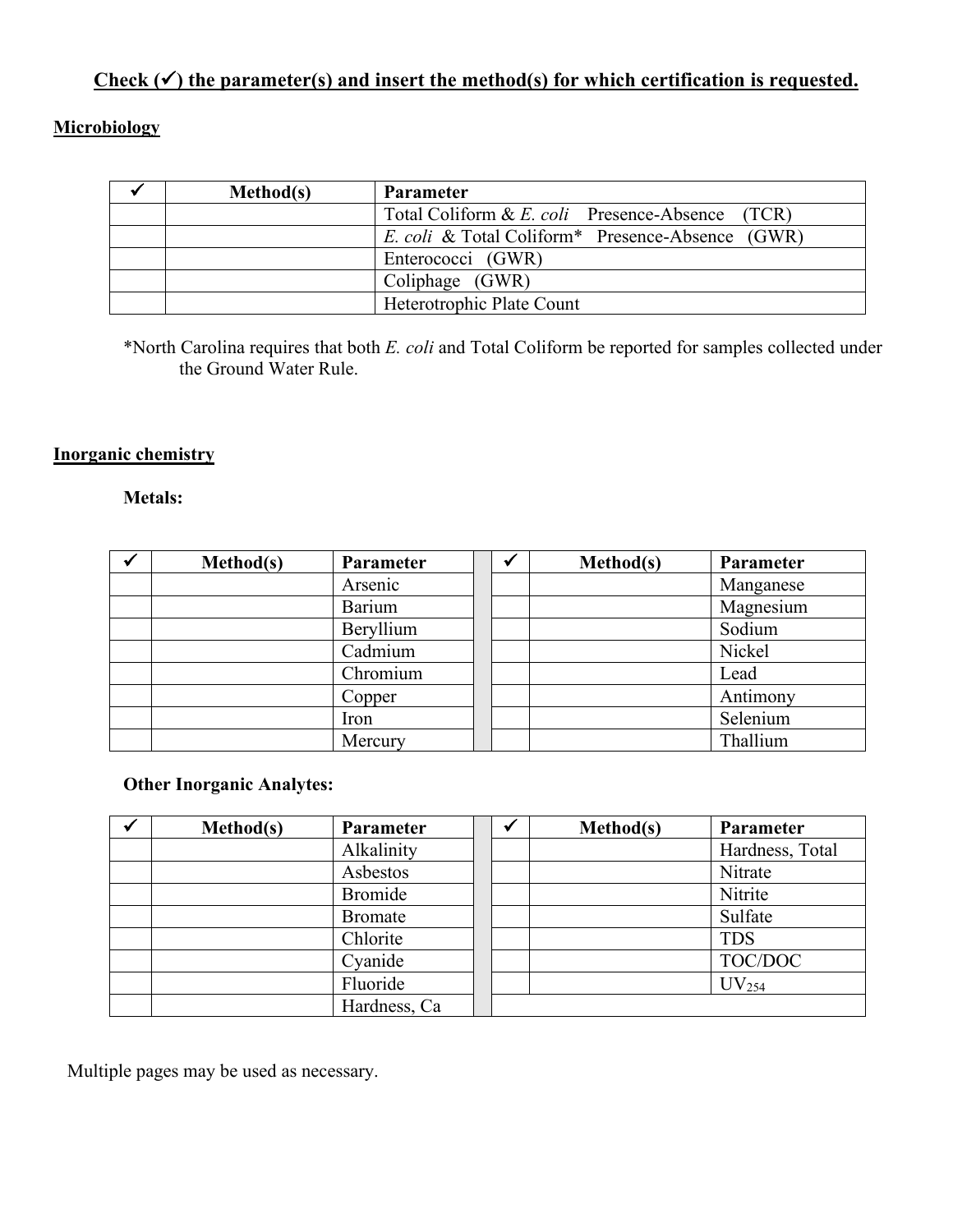# **Organic Chemistry I – Haloacetic Acids, PCBs, Dioxin and Pesticides**

| Method(s) | Parameter                 | ✔ | Method(s) | Parameter                 |
|-----------|---------------------------|---|-----------|---------------------------|
|           | Haloacetic Acids          |   |           | Di-2(ethylhexyl)adipate   |
|           | <b>PCBs</b>               |   |           | Endothall                 |
|           | Dioxin                    |   |           | Glyphosate                |
|           | Endrin                    |   |           | Simazine                  |
|           | Lindane                   |   |           | Picloram                  |
|           | Methoxychlor              |   |           | Dinoseb                   |
|           | Toxaphene                 |   |           | Atrazine                  |
|           | Hexachlorocyclopentadiene |   |           | Alachlor                  |
|           | Heptachlor                |   |           | $2,4-D$                   |
|           | Heptachlor epoxide        |   |           | $2,4,5$ -TP               |
|           | Hexachlorobenzene         |   |           | Pentachlorophenol         |
|           | Dibromochloropropane      |   |           | Oxamyl                    |
|           | Ethylene dibromide        |   |           | Carbofuran                |
|           | Chlordane                 |   |           | Di-2(ethylhexyl)phthalate |
|           | Dalapon                   |   |           | Benzo(a)pyrene            |
|           | Diquat                    |   |           |                           |

## **Organic Chemistry II**

| Method(s) | <b>Parameter</b>      |  | Method(s) | <b>Parameter</b>              |
|-----------|-----------------------|--|-----------|-------------------------------|
|           | Total Trihalomethanes |  |           | Volatile Organic<br>Chemicals |

## **Radiochemistry**

| Method(s) | <b>Parameter</b> |  | Method(s) | <b>Parameter</b> |
|-----------|------------------|--|-----------|------------------|
|           | Gross alpha      |  |           | Strontium $-89$  |
|           | Gross beta       |  |           | Strontium $-90$  |
|           | $Radium - 226$   |  |           | Tritium          |
|           | Radium $-228$    |  |           | $Cesium - 134$   |
|           | Jranium          |  |           | Photon emitters  |

Multiple pages may be used as necessary.